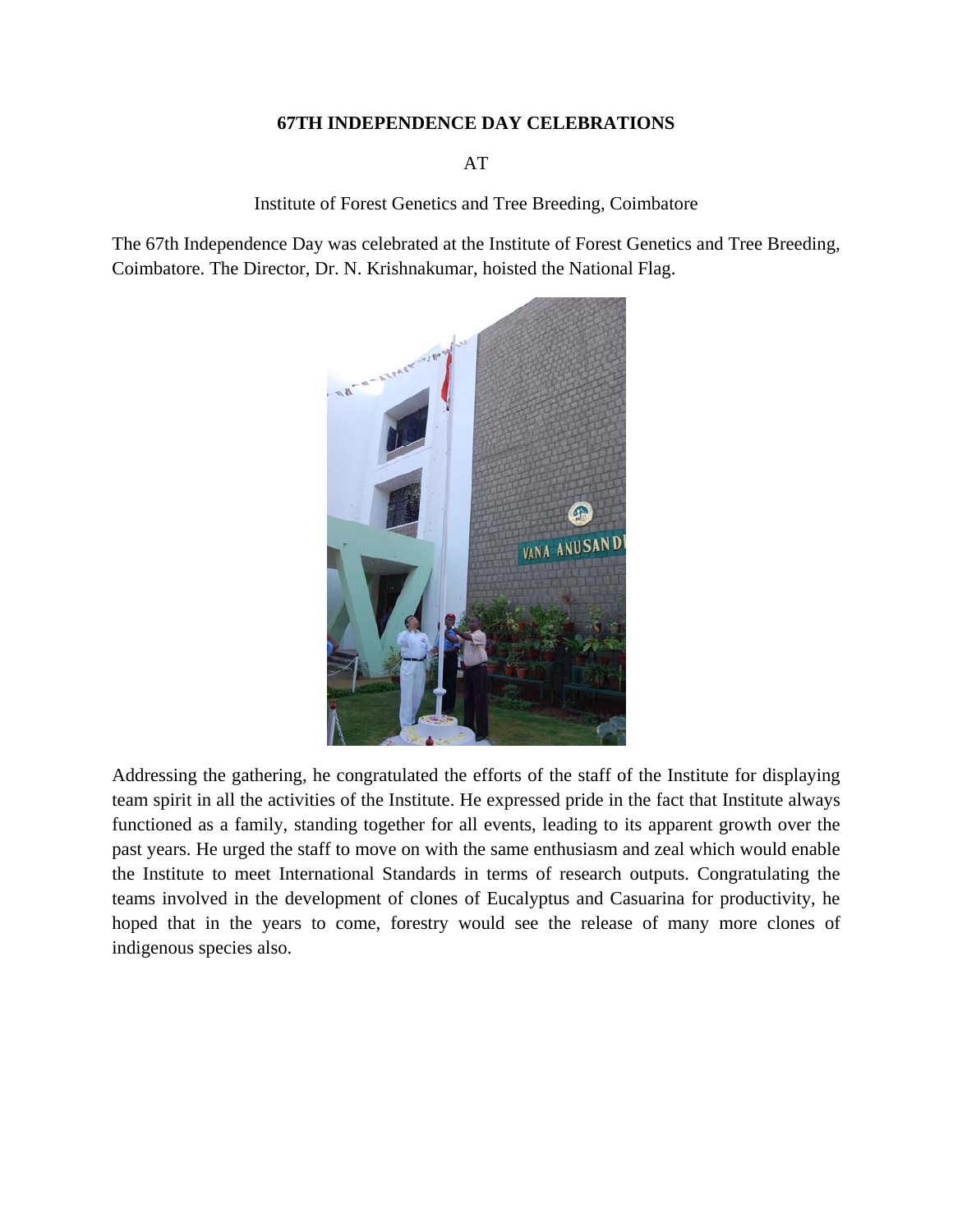

This was followed by a speech on the "National Anthem" by Ms. Sruthi, D/o Dr. S.P. Subramani, "My Country" by Ms. Athira, D/o Dr. Senthil Kumar and a song on patriotism by Master Akilan, S/0 Dr. N. Senthil Kumar.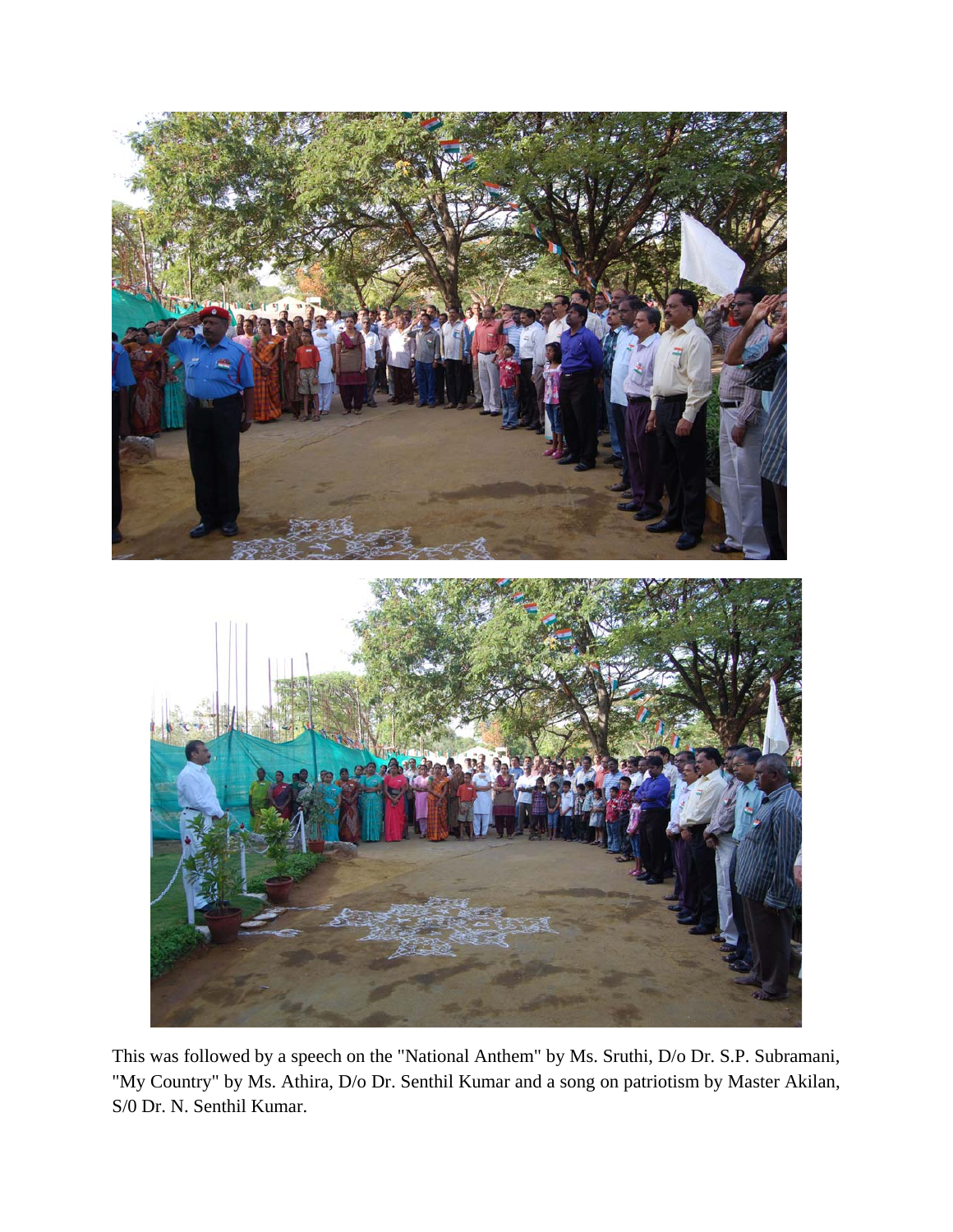

This was followed by a talk by Mr. T.R.A. Arunthavaselvan, Nature and Wildlife Photographer made a presentation on his "experience with wildlife and wildlife photography". He shared his experiences in the field of wild life photography for the last 40 years through photographs of different forest types, birds, reptiles, amphibians and predator species including the big cats. He also shared the difficulties he faced in the process of photographing them. He highlighted the importance of conserving natural ecosystems and motivated the children through his